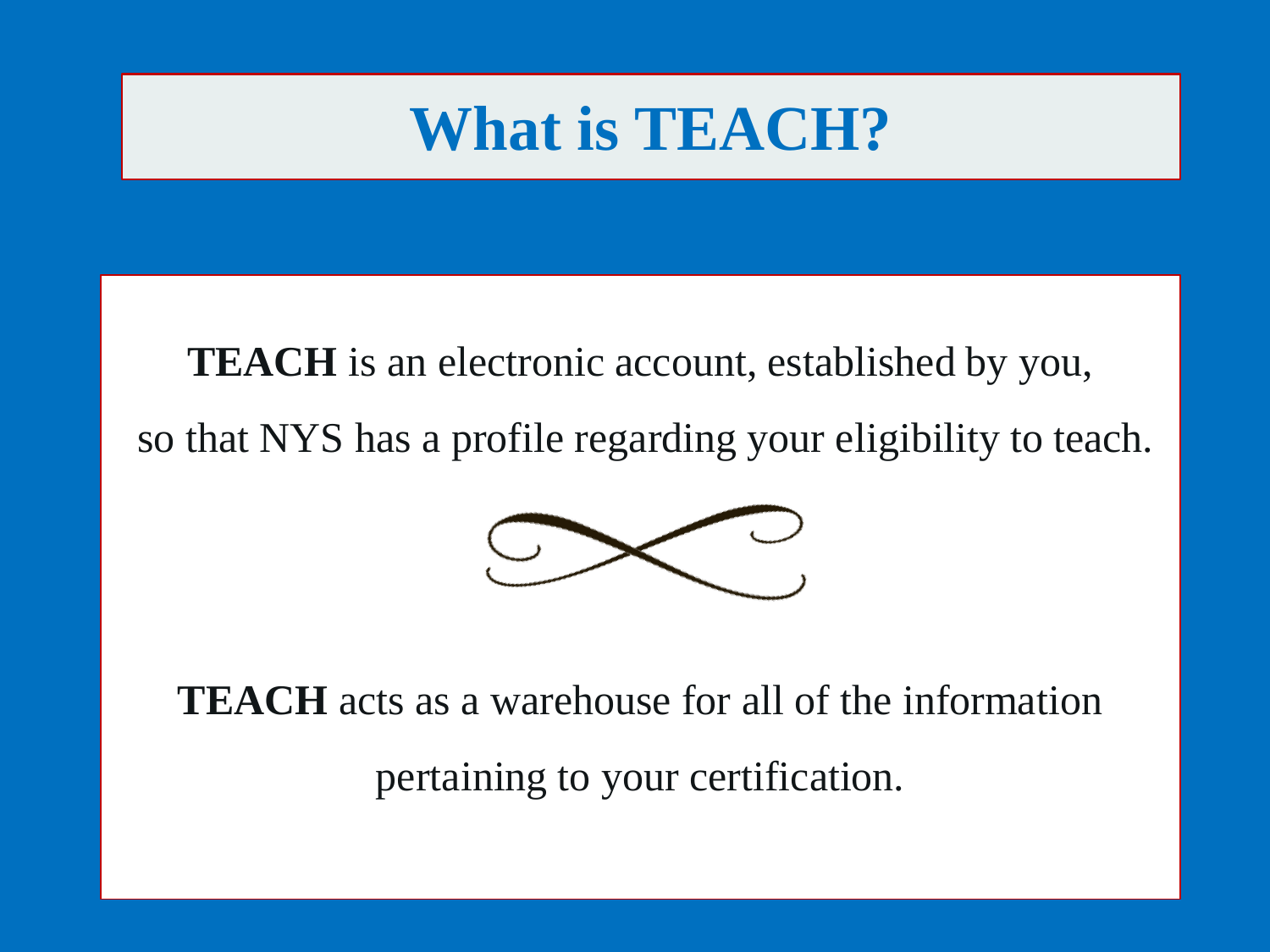## **Steps to Initial Certification**

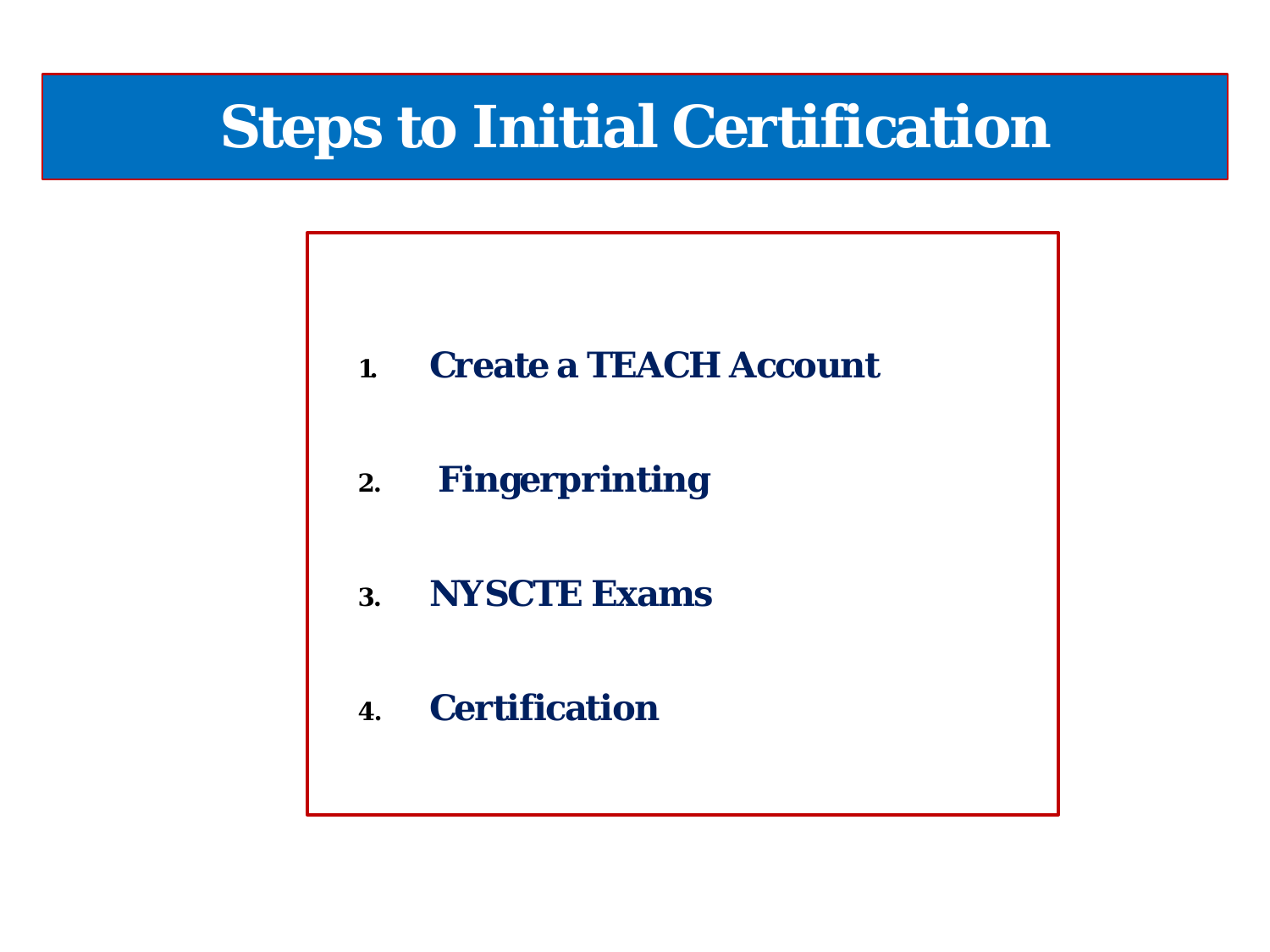## **Tips to Create a TEACH Account**

- Make sure you don't already have a TEACH account.
- Don't forget your User Name and Password!
- If you already have a TEACH account, **DO NOT CREATE A NEW ACCOUNT**! Use "Forgot Your Username or Password" at the bottom, or contact TEACH directly.
- Canisius cannot help you retrieve your username or password
- Creating a User Name and Password does not mean your account is all set up. You have to go through the login process.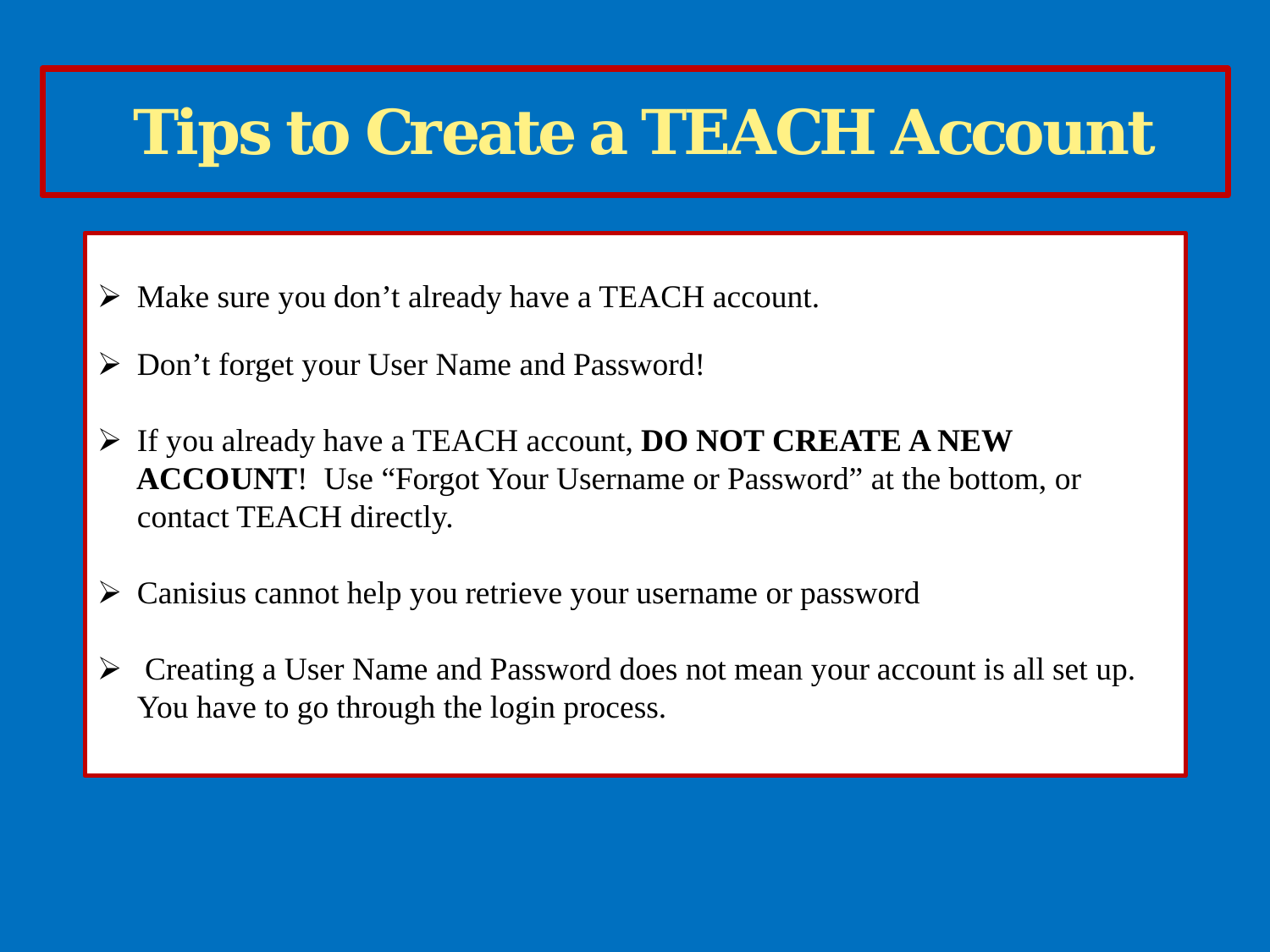# **Create a TEACH Account**

### <http://www.highered.nysed.gov/tcert/teach/>

#### **NYSED**<sub>ao</sub>

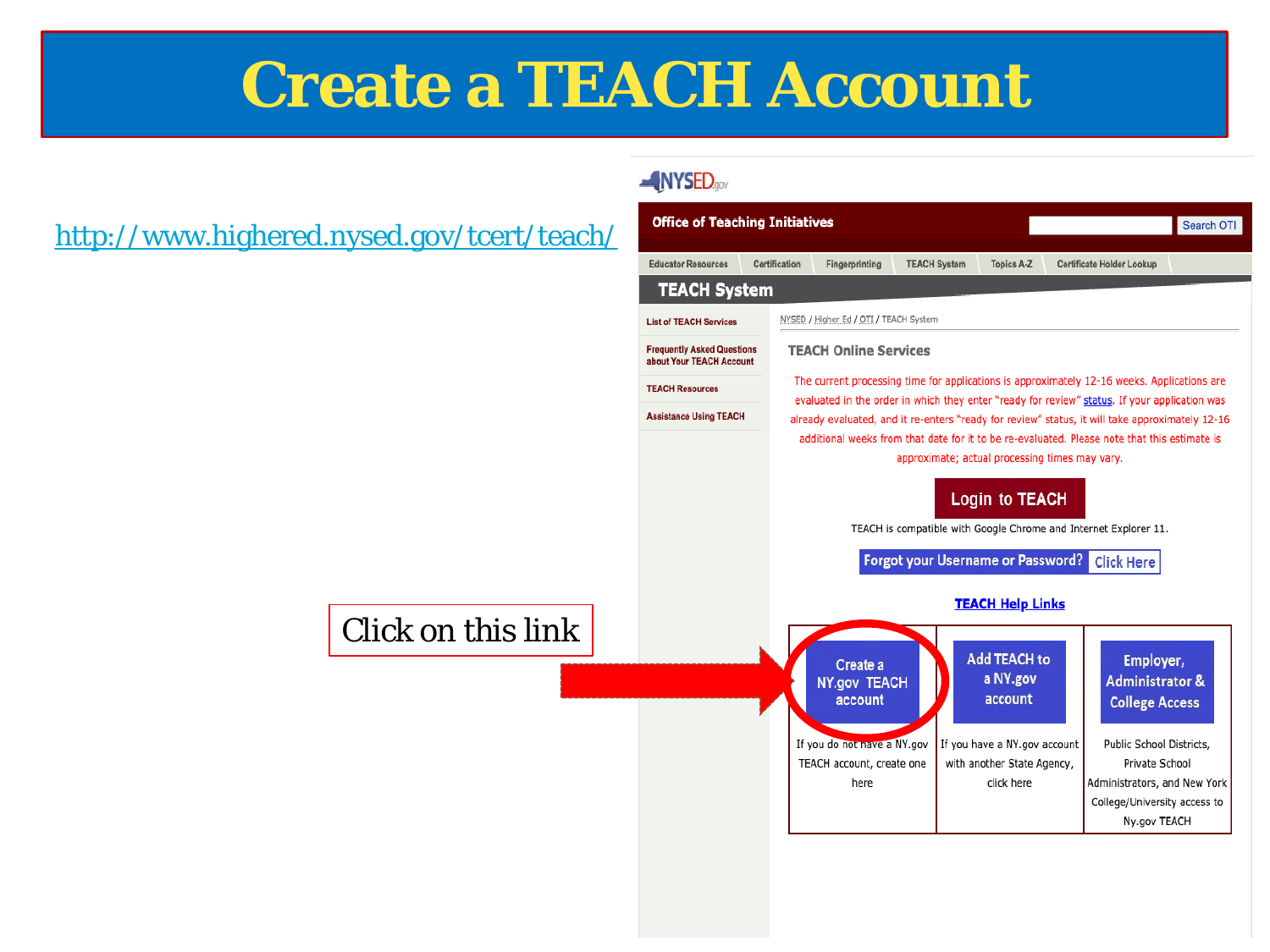# **Create a TEACH Account**

#### **NYSED**

Search OTI

#### **Office of Teaching Initiatives**

**Educator Resources Certification Fingerprinting TEACH System Topics A-Z Certificate Holder Lookup**

#### **TEACH System**

#### **List of TEACH Services Frequently Asked Questions about Your TEACH Account**

**TEACH Resources Assistance Using TEACH**

NYSED / Higher Ed / OTI / TEACH System

#### **TEACH Self Registration**



If you forgot your password or username, **DO NOT** create a new account.

**Forgot your Username or Password?** Click Here

**To create your NY.gov account and access TEACH, you must have your:**

- Name\*
- Birth Date (mm/dd/yyyy) (required for TEACH access)
- Mailing address
- e-mail address
- Social Security Number (required for TEACH access)

\*If you applied, or received a certificate in the past, use the name associated with that application/certificate. You can request a name change after you have successfully created vour account.

#### Failure to include any of the items above will result in an error.



After you create your NY.gov account, you must click the link provided, log in to your NY.gov account, then click on TEACH Online Services and provide your Social Security Number and date of birth.



### **Check box**



- Name\*
- Birth Date (mm/dd/yyyy)(required for TEACH access)
- Mailing address
- e-mail address
- Social Security Number (required for TEACH access)

TEACH is compatible with Google Chrome and Internet Explorer 11

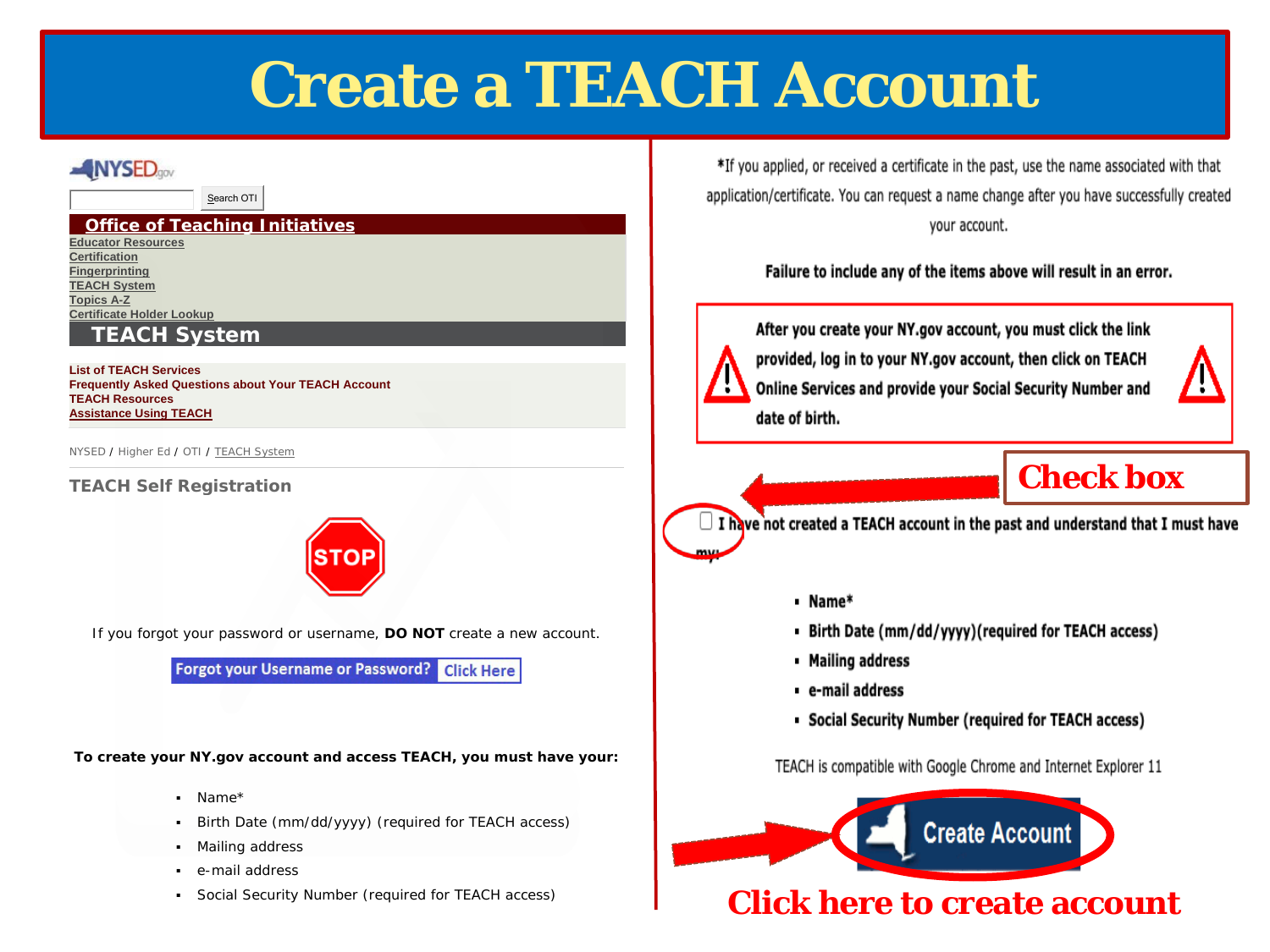# **Create a TEACH Account**

|                        | NEW<br>YORK<br>ȘTATE   | <b>Services</b> | <b>News</b><br>Government                       | Local                                                                                                                          |                                   |              |                                               |          |
|------------------------|------------------------|-----------------|-------------------------------------------------|--------------------------------------------------------------------------------------------------------------------------------|-----------------------------------|--------------|-----------------------------------------------|----------|
| NY.gov ID              | <b>Online Services</b> | FAQS            | About NY.gov ID<br><b>Help Desk Information</b> | <b>Privacy Policy</b>                                                                                                          | <b>Terms of Service</b>           |              |                                               |          |
|                        |                        |                 |                                                 | NY.gov ID SELF REGISTRATION                                                                                                    |                                   |              |                                               |          |
| ser Information        |                        |                 |                                                 |                                                                                                                                |                                   |              | <b>Personal Privacy Protection Law Notice</b> |          |
|                        |                        |                 |                                                 | First Name* First Name                                                                                                         |                                   |              |                                               |          |
|                        |                        |                 |                                                 | Last Name <sup>*</sup> Last Name                                                                                               |                                   |              |                                               |          |
|                        |                        |                 |                                                 | Email <sup>*</sup> Email                                                                                                       |                                   |              |                                               |          |
|                        |                        |                 |                                                 | Confirm Email* Confirm Email                                                                                                   |                                   |              |                                               |          |
| gin Information        |                        |                 |                                                 |                                                                                                                                |                                   |              |                                               |          |
|                        |                        |                 |                                                 | Preferred Username* Preferred Username                                                                                         |                                   | <b>Check</b> |                                               |          |
|                        |                        |                 |                                                 | I'm not a robot                                                                                                                | C<br>reCAPTCHA<br>Privacy - Terms |              |                                               |          |
|                        |                        |                 |                                                 | <b>Create Account</b>                                                                                                          |                                   |              |                                               |          |
|                        |                        |                 |                                                 |                                                                                                                                |                                   |              | $\subset$<br>Step 1 of 3                      |          |
|                        |                        |                 |                                                 | Copyright @ 2017 - New York State Office of Information Technology Services (ITS) Build: 08/20/2020 8:01 AM W: 166P A: 169PB_1 |                                   |              |                                               |          |
|                        |                        | Agencies        | <b>App Directory</b>                            |                                                                                                                                | Counties                          | Events       | Programs                                      |          |
|                        |                        |                 |                                                 |                                                                                                                                |                                   |              |                                               |          |
|                        |                        | Services        |                                                 |                                                                                                                                |                                   |              |                                               |          |
| NY.aov ID Personhtml ^ |                        |                 |                                                 |                                                                                                                                |                                   |              |                                               | Show all |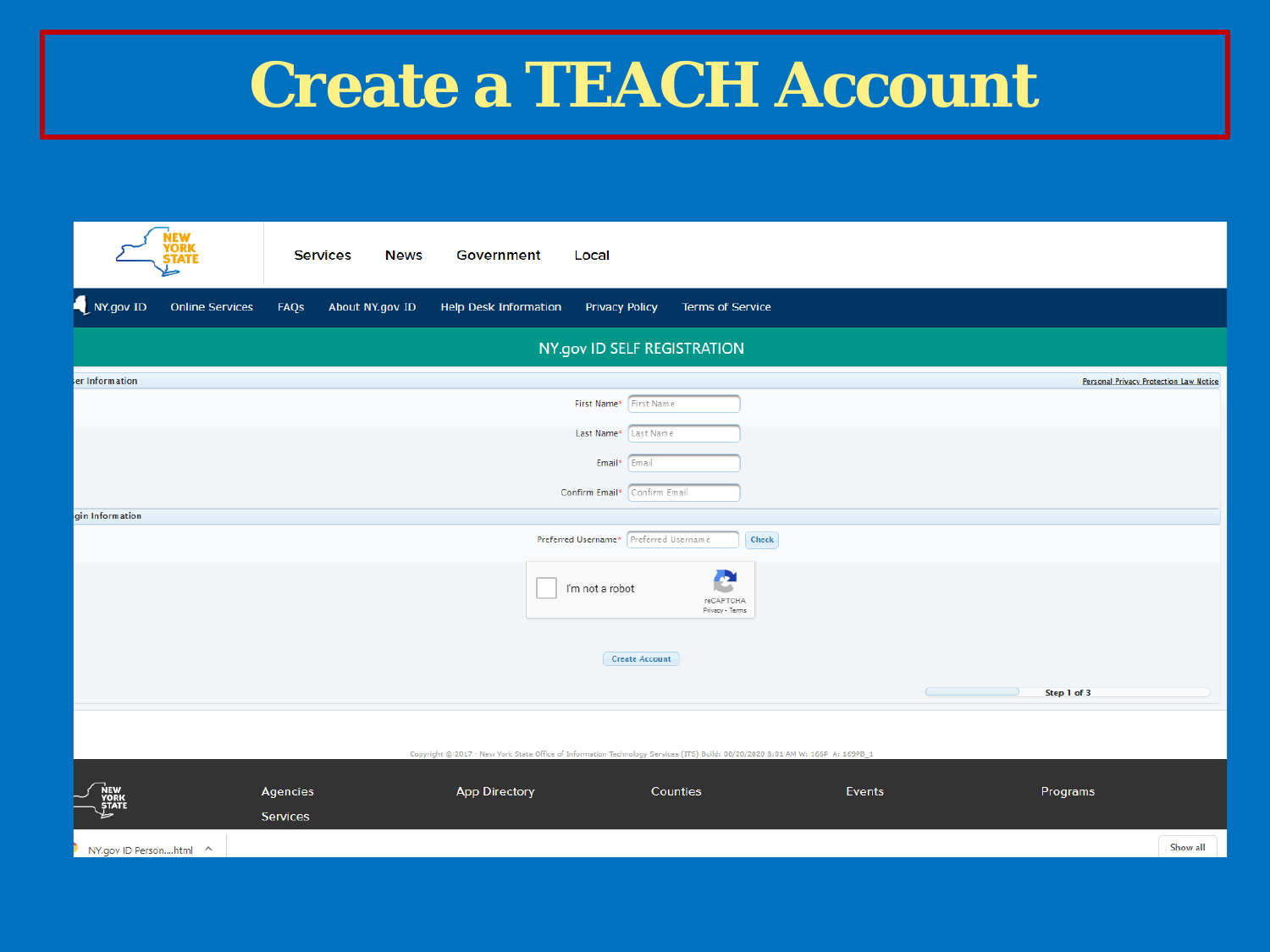# **Fingerprinting**

- Visit [NYSED New Procedures for Fingerprinting](http://www.highered.nysed.gov/tsei/ospra/) for fingerprinting instructions.
- All applicants for New York State Teacher Certification are required to have a fingerprint supported criminal history background check processed through the Office of School Personnel Review and Accountability (OSPRA)
- After your fingerprints have been processed by OSPRA, your TEACH account will contain the following statement: "Your DCJS and FBI results have been received". You will not receive anything from OSPRA unless a school district requests a fingerprint clearance report for you.
- It typically takes 24 hours for fingerprints to be processed through OSPRA.
- Total Cost for fingerprinting \$102.00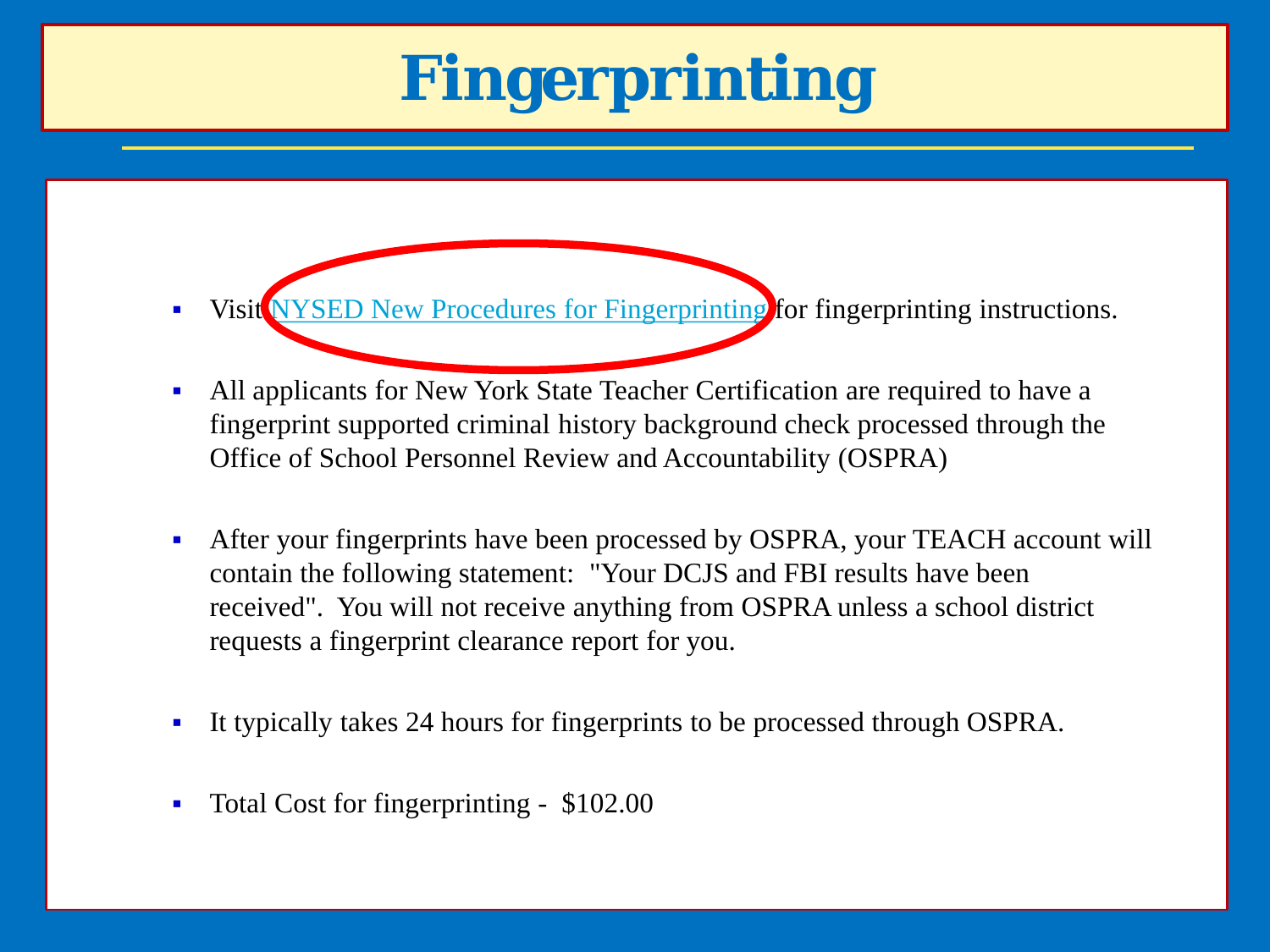## **NYSED New Procedures for Fingerprinting - Link**

### Fingerprinting

### New Procedures for Fingerprinting Effective of July 1, 2020

On July 14, 2017, the ORI TEACH will no longer be in use. You must use one of the URLs below or call MorphoTrust/IDEMIA to schedule your fingerprinting appointment.

| <b>APPLICANT FOR</b> | <b>SERVICE CODE</b> |  |  |  |  |
|----------------------|---------------------|--|--|--|--|
| Certification        | 14ZGQT              |  |  |  |  |
| Employee             | 14ZGR7              |  |  |  |  |

#### **Enter the appropriate service code from this table:**

- 1. Click on the appropriate URL from this table below:
- 2. You may call MorphoTrust/IDEMIA at: 877-472-6915 to schedule an appointment.

#### **The fingerprint application fee as of July 1, 2020 is: Total Fee \$102.00**

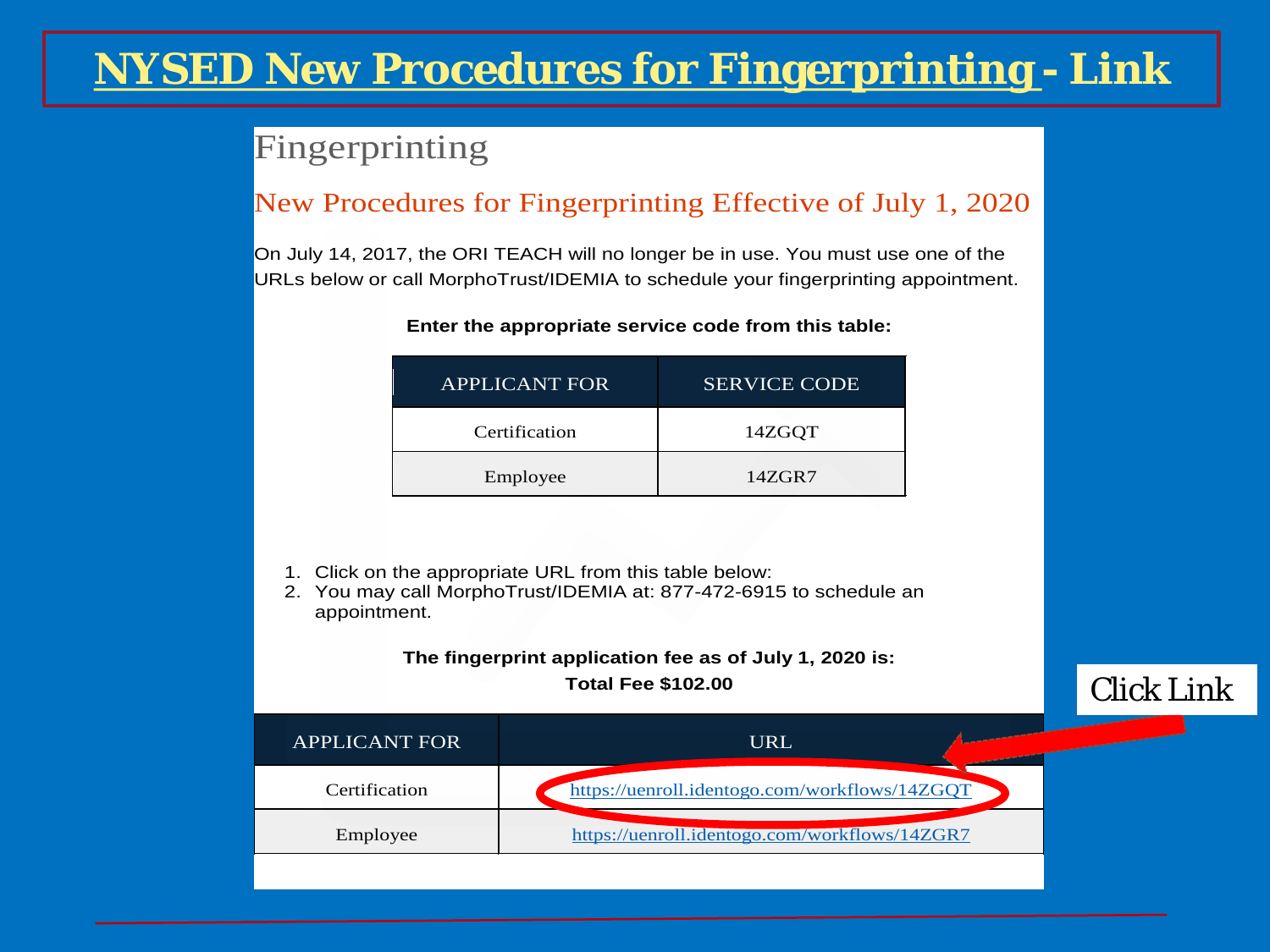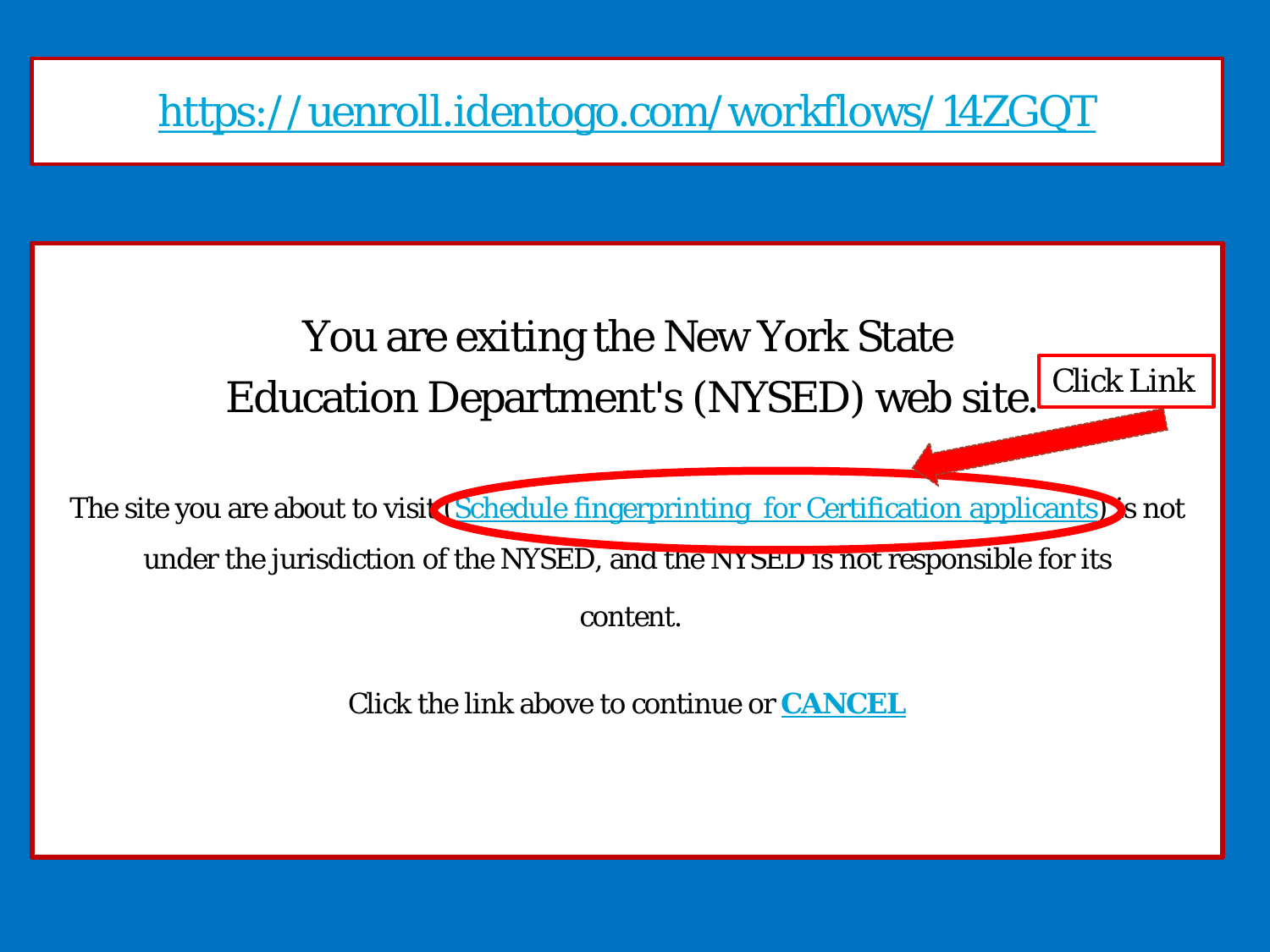## **Schedule Fingerprinting for Certification Applicants**

## **IdentoGO**

English

### 14ZGQT - New York Dept of Education - Certification

← Back to Home

**Schedule or Manage Appointment** Schedule an in-person appointment or change an existing appointment.

What do I need to bring to enrollment? Find out which documents you need to bring to the enrollment center to facilitate processing

**Locate an Enrollment Center** Locate and get directions to an enrollment center near you.

**Submit A Fingerprint Card by Mail** Complete the pre-enrollment information necessary to submit a fingerprint card enrollment by mail.



**Check the Status of your Service** Check your status or reprint your cardscan registration form. For additional help, call 855.845.7434.



**Manage an existing Appointment** Reschedule an existing appointment or schedule a retake.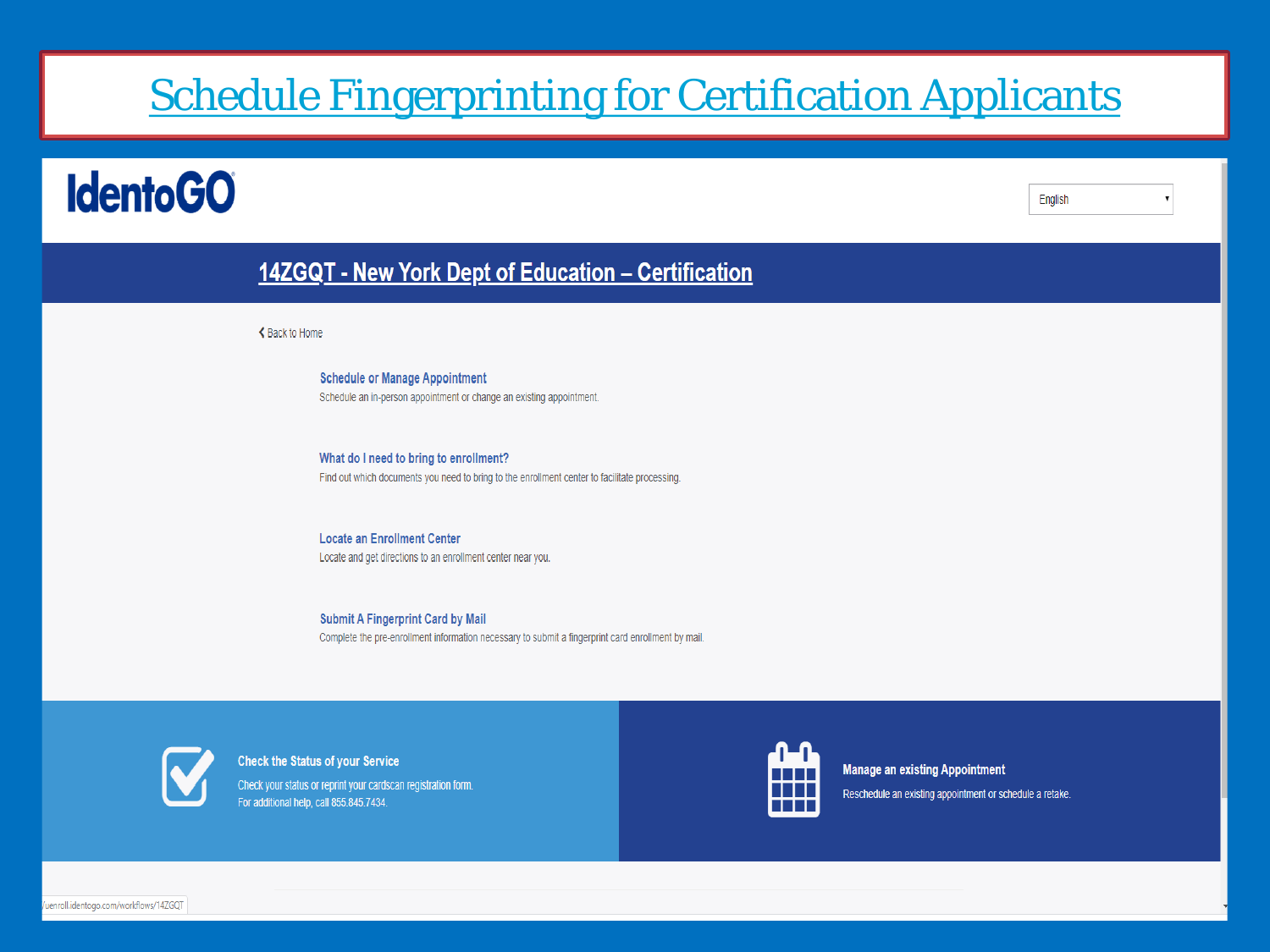# **NYSTCE Exams**

- All teacher candidates are required to take a series of exams as part of their requirements to become certified to teach in New York State. The NYSTCE exam series is designed to insure that certified teachers have the necessary knowledge and skills to be an effective teacher in the New York State public schools. Teacher candidates will not become NYS certified without a passing score on all the necessary exams.
- Individuals seeking an Initial New York State teaching certificate must achieve qualifying scores on the following set of assessments:
- Select Canisius College as your reporting school when enrolling for exams.
- EAS- Educating All Students
- CST Content Specialty Test in the content area of the certification. (For example if you are seeking to be certified in English 7-12 you will take the CST for English. If you are seeking to be certified in any area of Elementary Education B-2 or 1-6, you will take the appropriate grade level Multi-Subject CST.)
- edTPA Teacher Performance Assessment
- You must register for the exams online [http://www.nystce.nesinc.com](http://www.nystce.nesinc.com/) ising a credit card.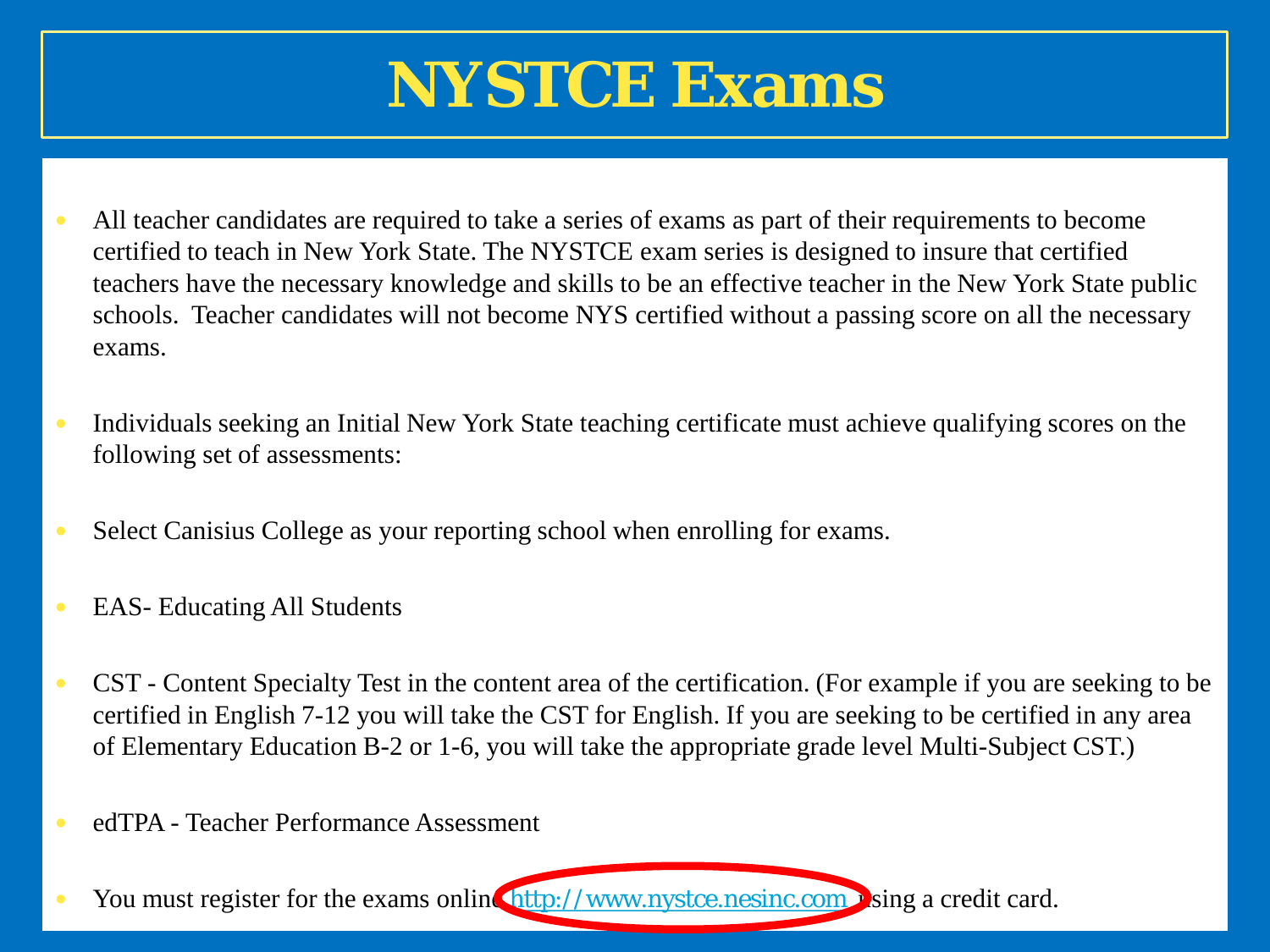## http://www.nystce.nesinc.com

|                                                                                                                                                                                                                          |                                     |              |         |                 |               |                 |                    | View Cart   My Account   Contact Us |                                                                                                                                                                                                                                |  |
|--------------------------------------------------------------------------------------------------------------------------------------------------------------------------------------------------------------------------|-------------------------------------|--------------|---------|-----------------|---------------|-----------------|--------------------|-------------------------------------|--------------------------------------------------------------------------------------------------------------------------------------------------------------------------------------------------------------------------------|--|
|                                                                                                                                                                                                                          | TEACHER CERTIFICATION EXAMINATIONS™ |              |         |                 |               |                 | Select a category. | <b>Find Info</b>                    |                                                                                                                                                                                                                                |  |
|                                                                                                                                                                                                                          | Home                                | <b>Tests</b> | Prepare | <b>Register</b> | <b>Scores</b> | <b>Policies</b> | <b>Faculty</b>     | <b>Find Info</b>                    |                                                                                                                                                                                                                                |  |
|                                                                                                                                                                                                                          |                                     |              |         |                 |               |                 |                    |                                     |                                                                                                                                                                                                                                |  |
| Test center openings/closings due to COVID-19 (coronavirus)                                                                                                                                                              |                                     |              |         |                 |               |                 |                    |                                     |                                                                                                                                                                                                                                |  |
| The New York State-based Pearson VUE-owned test centers (PPCs) for New York State Teacher Certification Examinations (NYSTCE) testing are open effective May 1, 2020, where local guidance permits.                      |                                     |              |         |                 |               |                 |                    |                                     |                                                                                                                                                                                                                                |  |
| For your health and safety at test centers:                                                                                                                                                                              |                                     |              |         |                 |               |                 |                    |                                     |                                                                                                                                                                                                                                |  |
| In support of your health and safety and the health and safety of our employees, we will follow recommendations from the CDC and World Health Organization for preventing the spread of COVID-19.                        |                                     |              |         |                 |               |                 |                    |                                     |                                                                                                                                                                                                                                |  |
| Therefore, we ask that candidates comply with the health and safety guidelines outlined on Pearson's COVID-19 webpage, including, but not limited to,                                                                    |                                     |              |         |                 |               |                 |                    |                                     |                                                                                                                                                                                                                                |  |
| . acknowledging that you have not been diagnosed with COVID-19, have not had any flu-like symptoms in the last 14 days, and have not been under 14 days' quarantine or centralized observation;                          |                                     |              |         |                 |               |                 |                    |                                     |                                                                                                                                                                                                                                |  |
| · participating in social distancing;                                                                                                                                                                                    |                                     |              |         |                 |               |                 |                    |                                     |                                                                                                                                                                                                                                |  |
| • wearing a face mask in locations where required;                                                                                                                                                                       |                                     |              |         |                 |               |                 |                    |                                     |                                                                                                                                                                                                                                |  |
| • and in some locations, permitting a temperature check upon arrival.                                                                                                                                                    |                                     |              |         |                 |               |                 |                    |                                     |                                                                                                                                                                                                                                |  |
| of face masks.                                                                                                                                                                                                           |                                     |              |         |                 |               |                 |                    |                                     | In addition, we are outfitting our test centers with hand sanitizer, increasing our cleaning and disinfecting regimens between testing appointments, permitting the use of disposable gloves and, in locations where they are  |  |
| Many of our partner sites, some of which may be located at colleges and universities, have been and continue to remain open. Those that have been closed are making the determination to reopen based on local guidance. |                                     |              |         |                 |               |                 |                    |                                     |                                                                                                                                                                                                                                |  |
| To schedule or reschedule a test appointment:                                                                                                                                                                            |                                     |              |         |                 |               |                 |                    |                                     |                                                                                                                                                                                                                                |  |
| recommendations, and therefore test center capacity will be impacted.                                                                                                                                                    |                                     |              |         |                 |               |                 |                    |                                     | We encourage you to check for test center availability prior to registration by using the seat availability tool. Test centers that are open will appear in the seat availability tool and during the scheduling process. Note |  |
| When you have a test appointment scheduled:                                                                                                                                                                              |                                     |              |         |                 |               |                 |                    |                                     |                                                                                                                                                                                                                                |  |
| Please check your email often as circumstances may change, however if you have not received email notification of your test appointment being changed, you should plan to attend.                                        |                                     |              |         |                 |               |                 |                    |                                     |                                                                                                                                                                                                                                |  |
| If you are ill on the day of your test appointment:                                                                                                                                                                      |                                     |              |         |                 |               |                 |                    |                                     |                                                                                                                                                                                                                                |  |
| Do not report to the test center. If you miss your appointment due to illness, please review the absentee policy for emergency circumstances, which includes information about requesting a refund.                      |                                     |              |         |                 |               |                 |                    |                                     |                                                                                                                                                                                                                                |  |
| If you have any questions or need help:                                                                                                                                                                                  |                                     |              |         |                 |               |                 |                    |                                     |                                                                                                                                                                                                                                |  |

Please contact Customer Support.

#### **Emergency COVID-19 Certificate:**

New York State now has a one-year Emergency COVID-19 certificate available for candidates who are seeking certain certificates or extensions that require examination(s). For information about this certificate, including th requirements, please see the Emergency COVID-19 Certificate webpage.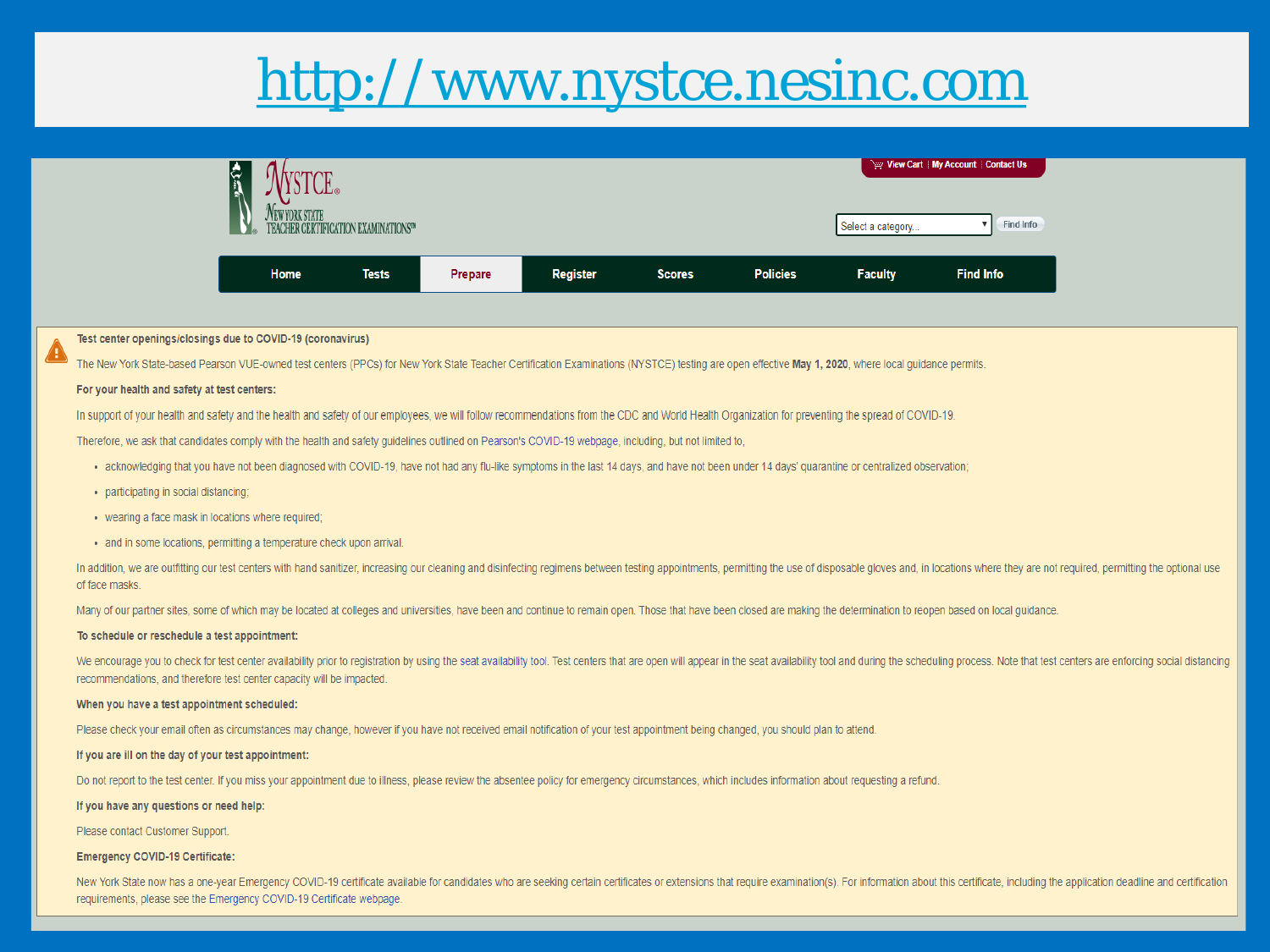## **NYSTCE EXAMS FEES**

## **Educating All Students \$92.**

## **Content Specialty CST \$134.**

## **edTPA \$300**

**(Undergrad students – edTPA cost are included in your student fees. You will receive access code during student teaching semester**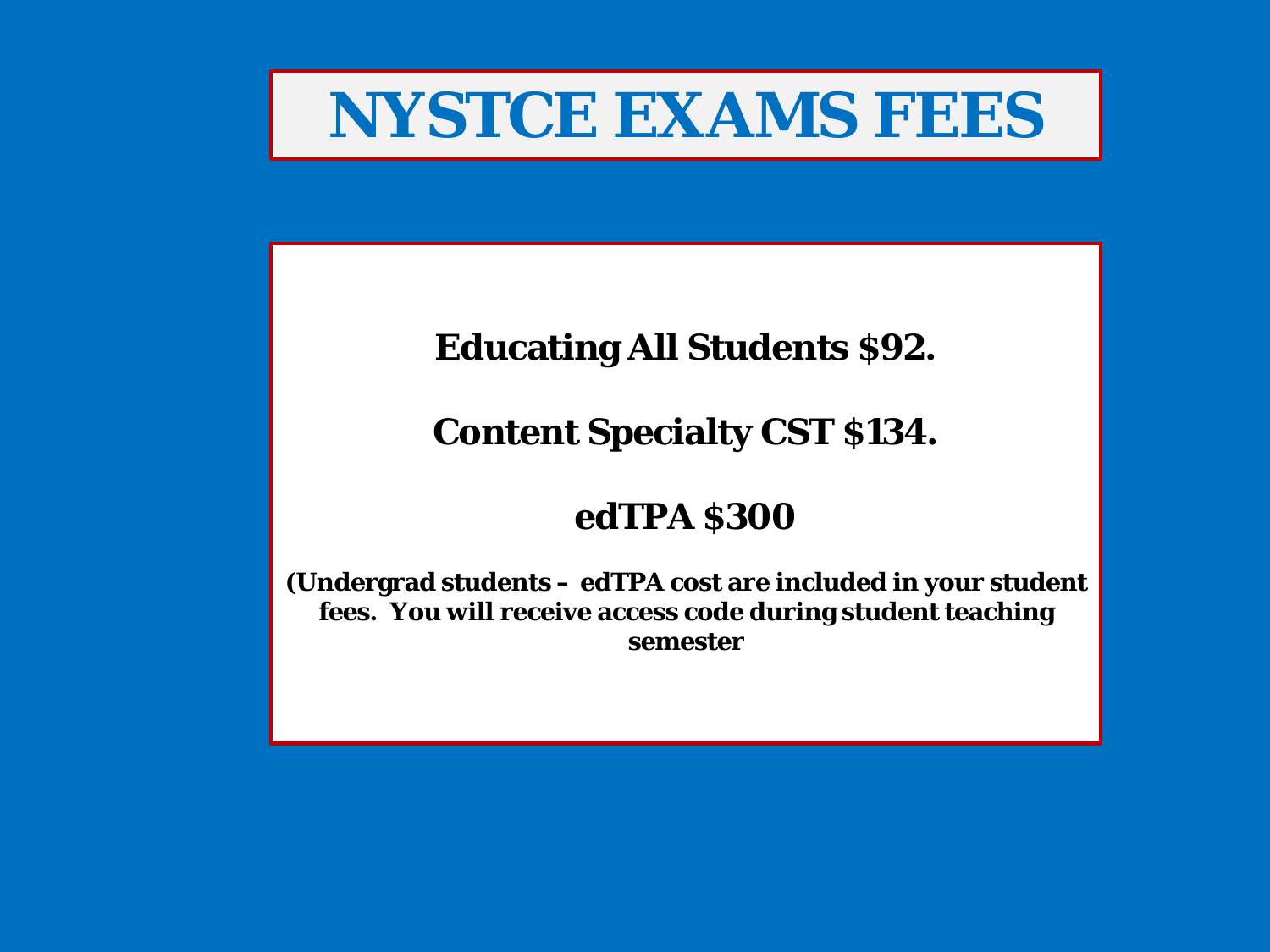# **How to Apply for Certification**

### <http://www.highered.nysed.gov/tcert/certificate/apply.html>

#### **Applying for a Certificate How to Apply STEP 1:** Log In to your NY.gov TEACH account 1. TEACH Login 2. Go to TEACH Online Services 3. Scroll to "Online Applications" and click on "Apply for Certificate." **STEP 2:** Verify / Update Profile 1. Confirm your legal name including spelling, prefixes, and suffixes. 2. Update your mailing address, email, and phone number(s). 3. Confirm your U.S. Citizenship status (Y/N). 4. Enter your education information. **Step 3:** Add the certificate to the application **From the Menu:** • Select an Area of Interest Select a Subject Area Select a Grade Level • Select a Title Select a Type of Certificate • Then click **Add**. o TEACH will ask you a series of questions to determine the pathway that best fits your credentials. o Once a pathway is selected, you will be directed back to the "Add a Certificate" page. Scroll to the bottom of that page and click "Next". **Program Code:** Program codes are only available for applicants who completed an approved educator preparation program at a college or university located within the State of New York. The program must match the subject area and grade level of the certificate you are applying. If you have any questions regarding your program code, contact the certification office at the New York State college or university that you attended.

**Step 4:** Continue with the Application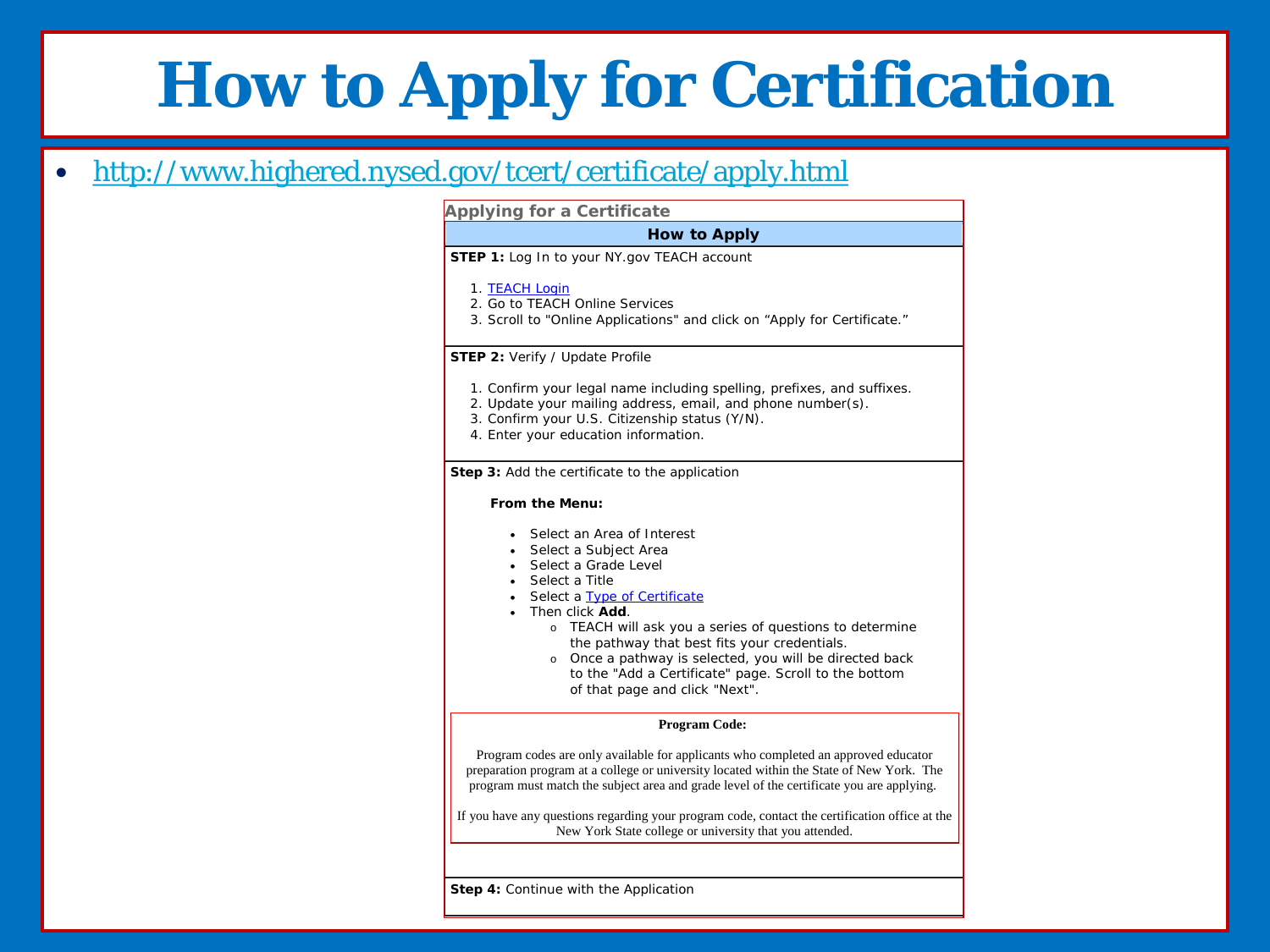## NYS TEACH Codes for Undergraduate Students

#### **BACHELOR OF ARTS**

- 24288ADOLESCENCE ED: SOCIAL STUDIES 7-12
- 24292ADOLESCENCE EDUCATION: BIOLOGY 7-12
- 24293 ADOLESCENCE EDUCATION: CHEMISTRY 7-12
- 24286ADOLESCENCE EDUCATION: ENGLISH 7-12
- 24289 ADOLESCENCE EDUCATION: FRENCH 7-12
- 24290ADOLESCENCE EDUCATION: GERMAN 7-12
- 24287ADOLESCENCE EDUCATION: MATHEMATICS 7-12
- 24294 ADOLESCENCE EDUCATION: PHYSICS 7-12
- 24291ADOLESCENCE EDUCATION: SPANISH 7-12

#### **BACHELOR OF SCIENCE**

- 24295PHYSICAL EDUCATION
- 24283 SPECIAL EDUCATION EARLY CHILDHOOD ED (no longer have this program)
- 24285SPECIAL EDUCATION CHILDHOOD
- 39195 CHILDHOOD  $(1-6)$  TESOL  $(K-12)$
- 28450PHYSICAL EDUCATION/HEALTH EDUCATION
- 19148ATHLETIC TRAINING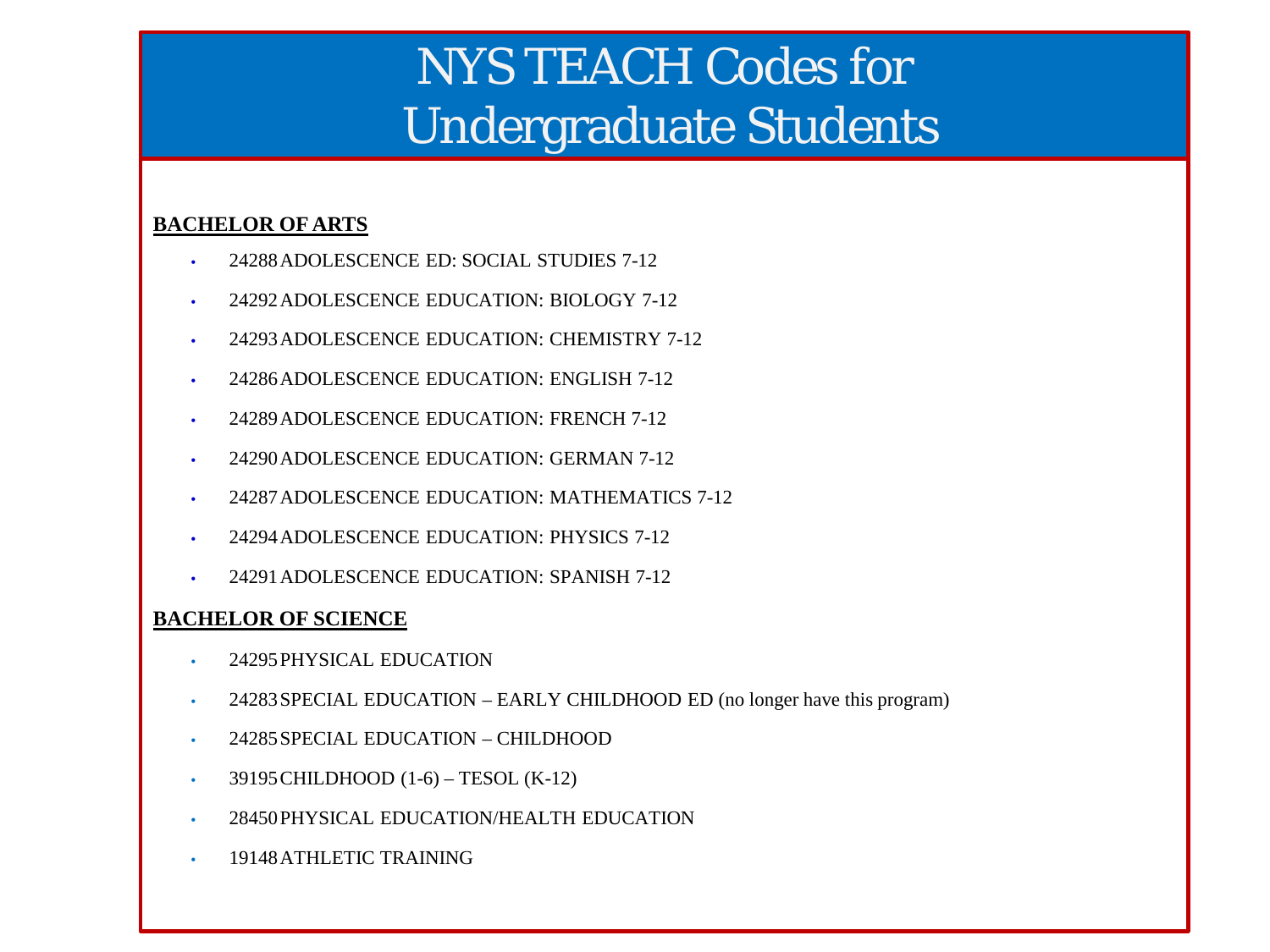## NYS TEACH Codes for Graduate Students

#### **ADVANCED CERTIFICATES**

- 35760 BILINGUAL EDUCATION
- 35241 BILINGUAL EDUCATION: ITI
- 35998BILINGUALSPECIAL EDUCATION
- 35997 BILINGUAL SPECIAL EDUCATION: ITI
- 31510 GIFTED EDUCATION
- 28577 PHYSICAL EDUCATION
- **29139 SCHOOL BUILDING LEADER**
- 81101 SCHOOL COUNSELING
- 29140 SCHOOL DISTRICT LEADER
- 35240 TCHNG ENG TO SPKRS OF OTHER LANGS
- 36874 TESOL SPECIAL EDUCATION: ITI

#### **MASTER OF SCIENCE**

- 29141 EDUCATIONAL LEADERSHIP AND SUPERVISION
- $\bullet$  35323 EDUCATL TECHNOLOGIES  $\&$  EMERGING MEDIA
- **4312 SCHOOL COUNSELING**
- <sup>35239</sup> TCHNG ENG TO SPKRS OF OTHER LANGS
- 28281 TEACHING STUDENTS WITH DISAB: CHILDHOOD

#### **MASTER OF SCIENCE IN EDUCATION**

- 28284 ADOLESENCE EDUCATION
- 28286 ADOLESCENCE EDUCATION: HISTORY
- <sup>39010</sup> BIOLOGY & SWD GENERALIST 7-12
- 28287 BUSINESS AND MARKETING
- <sup>39006</sup> CHEMISTRY & SWD GENERALIST 7-12
- **39664 CHILDHOOD** (1-6) TESOL (K-12)
- <sup>39494</sup> CHILDHOOD 1-6/SPECIAL EDUCATION 1-6
- 28282 CHILDHOOD EDUCATION
- 30635 DIFFERENTIATED INSTRUCTION
- 36973 EARLY CHILDHOOD URBAN EDUCATION- ALT CERT
- 38779 ENGLISH & SWD GENERALIST 7-12
- 39007 HISTORY & SWD GENERALIST 7-12
- 28289 LITERACY EDUCATION BIRTH-GRADE 6
- 28290 LITERACY EDUCATION GRADES 5-12
- 39005 MATH & SWD GENERALIST 7-12
- 28575 PHYSICAL EDUCATION
- 28576 PHYSICAL EDUCATION (ONLINE PROFESSIONAL ONLY)
- 39009 PHYSICS & SWD GENERALIST 7-12
- **37769 SPECIAL EDUCATION**
- 36839 TRANS B: ADOL URBAN EDUC -ALT CERT (TFA)
- 36838 TRANS B: CHIDHD URBAN EDUC-ALT CERT (TFA)
- <sup>4</sup> 41037 PHYSICIAN ASSISTANT (MASTER'S)
- 30705 CLINICAL MENTAL HEALTH COUNSELING (MASTER'S)
- 35456 CLINICAL MENTAL HEALTH COUNSELING (ADVANCED CERT)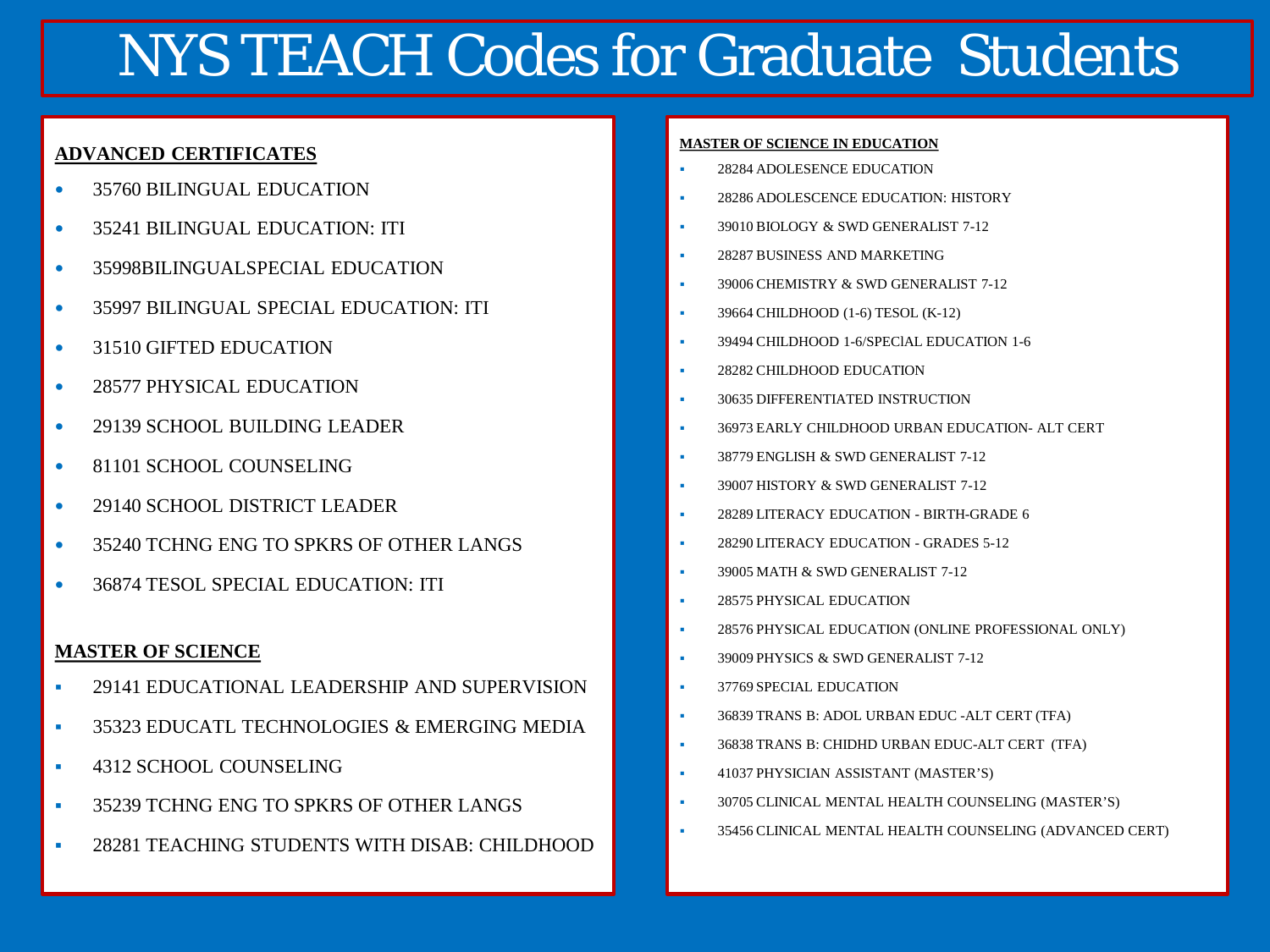## **Certification Information**

### **Certification from Start to Finish**

<http://www.highered.nysed.gov/tcert/certificate/certprocess.html>

### **Undergraduate Certification Recommendation Information**

Undergraduate students receive a recommendation from the college for certification once a Bachelor's degree has been awarded and that student has a TEACH account.

### **Graduate Certification Endorsement Information**

Graduate students who student teach in their last semester and are looking for initial certification in the following programs: Childhood, Adolescence, Physical Education or Special Education and, who successfully complete all Canisius and pre-requisite requirements, will automatically be recommended for certification once the final semester grades have been submitted. Students must have a TEACH account to be endorsed.

**All other Canisius graduate education students, regardless of program completed, request endorsement through this link;** 

apps.canisius.edu/eduendorsement

You may also find the link on the MyCanisius portal or Call School of Education 716-888-2391

**Recommendations take approximately 2-5 working days to be processed.**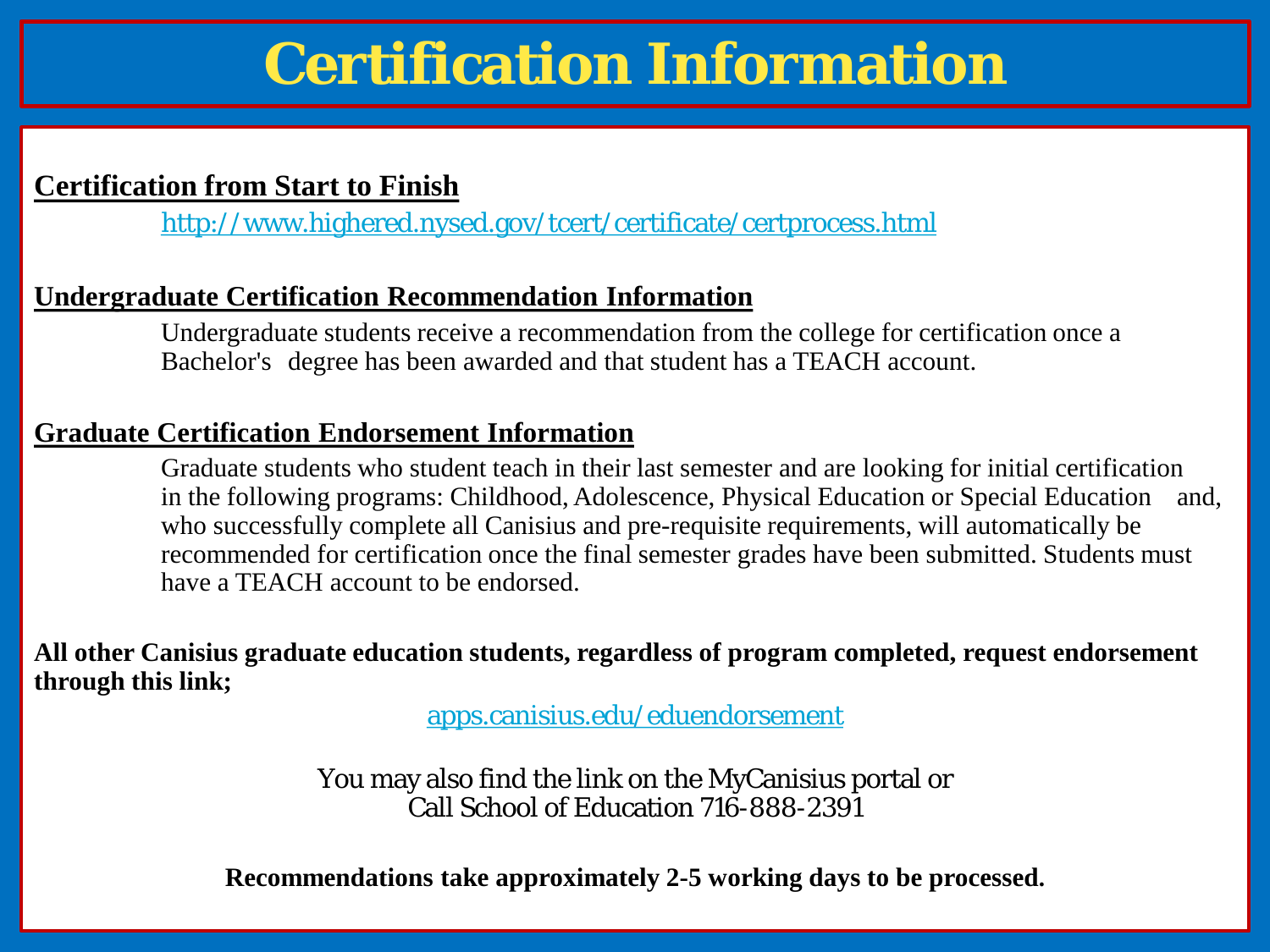

## http://www.highered.nysed.gov/tcert/teach/teachappfaq.html



| <b>Office of Teaching Initiatives</b> |               |                       |                     | Search OTI        |                           |  |
|---------------------------------------|---------------|-----------------------|---------------------|-------------------|---------------------------|--|
| <b>Educator Resources</b>             | Certification | <b>Fingerprinting</b> | <b>TEACH System</b> | <b>Topics A-Z</b> | Certificate Holder Lookup |  |
| NYSED / Higher Ed / OTI / Topics A-Z  |               |                       |                     |                   |                           |  |
| <b>Topics A-Z</b>                     |               |                       |                     |                   |                           |  |
| ABCDEFGHIJKLMNOPQRSTUVWXYZ            |               |                       |                     |                   |                           |  |

Very Helpful Link will answer most questions